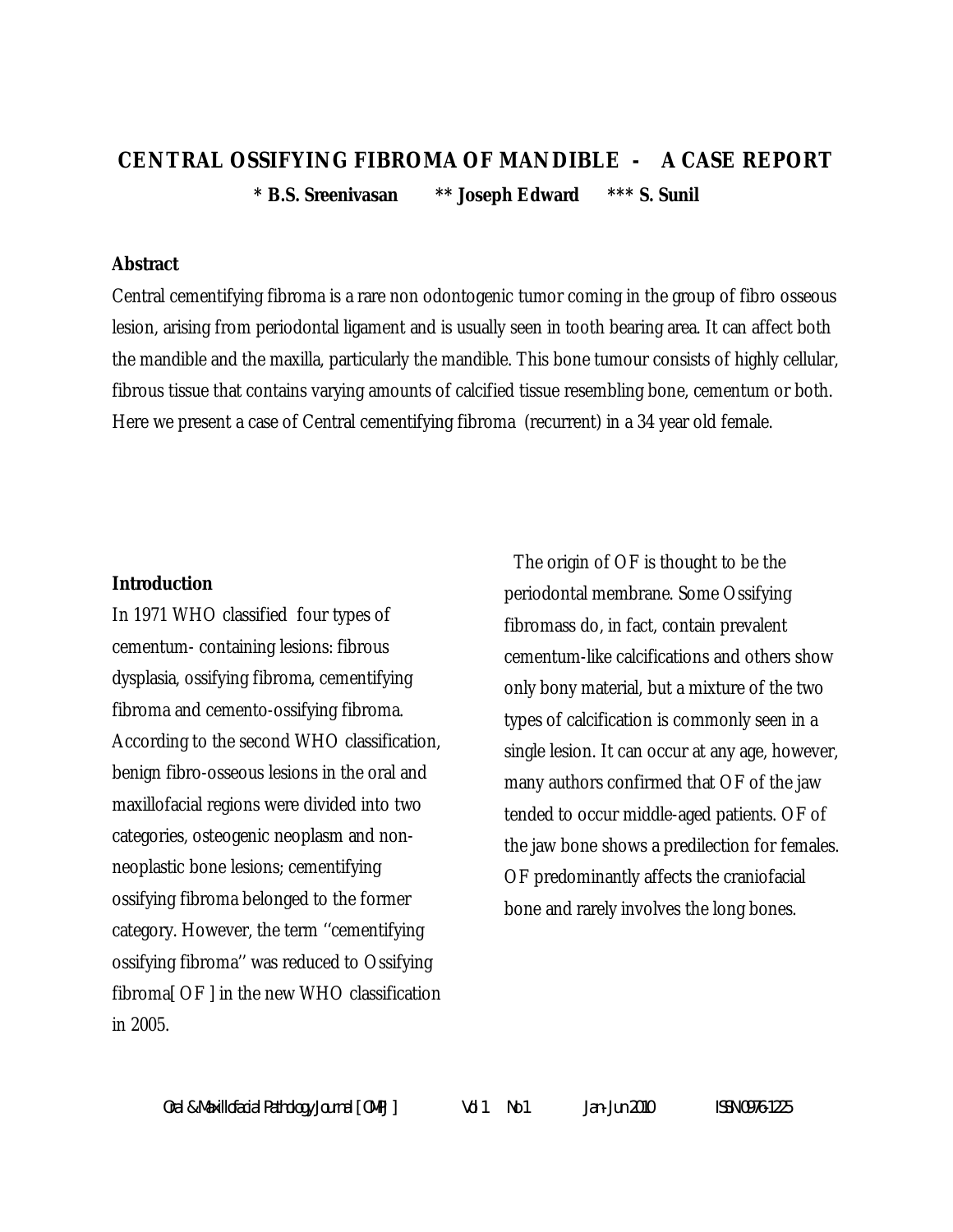## **Case Report**

A thirty four year old lady presented with a swelling in ramus of mandible. Swelling started eight years back and it was slowly growing. Swelling was not painful.There was no history of dental pain or trauma She had undergone surgery for the same 4 years back and diagnosis was cementoma.General examination revealed a moderately built lady with no other systemic problems.

*Extra oral examination revealed a uniform* swelling extended from angle of mandible to condylar area ,and mandible was expanded 1cm in lateral direction. There was no rise of temperature over the lesion.Consistency of the swelling was hard and was not tender. Dental examination revealed no abnormalities.

Radiographic examination revealed a radiolucency extending throughout right ramus .Central portion of radiolucency shows a radio opaque lesion near the lower part. Lower part of mandible was thinned out .

Histopathologically lesion is made of moderately dense bundles of collagen fibers with moderate cellularity.There is presence of spicules of lamellated bone. Peripheral part of lesion show discrete masses of cementum .With the above mentioned features diagnosis of central cementifying fibroma was made.





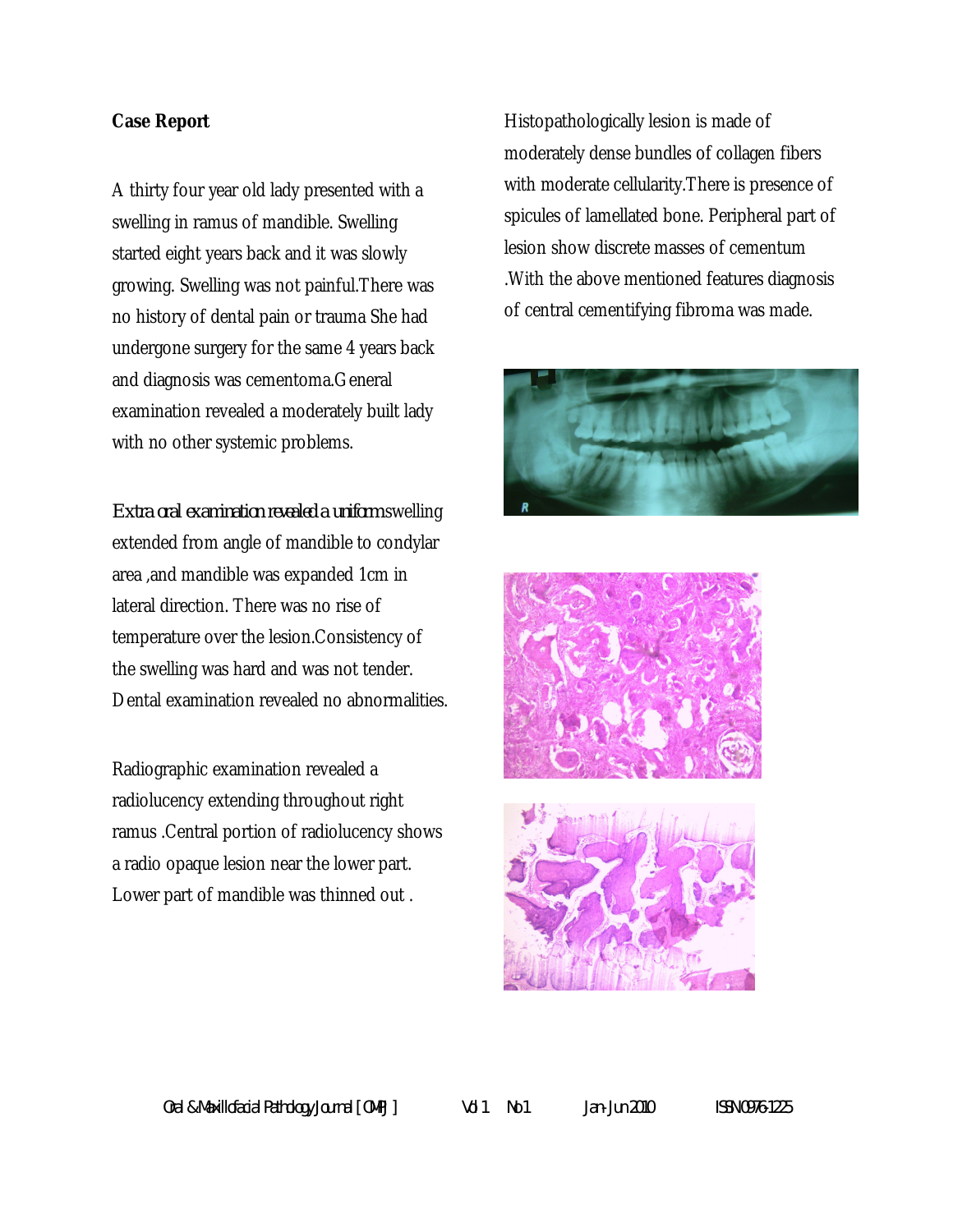## **Discussion**

The origin of cementoossifying fibroma is supposed to be from periodontal ligament .Age range of this tumor is from 20-40 years . In a study by Eversole females were five times more affected than males. In Summerlin and Tomich study females were affected twice than males. Usually condition is painless but if a nerve is involved there can be pain. Mandible is more affected than maxilla. It is a relatively slow growing tumor and because of this , the cortical plates of bone and overlying mucosa or skin are almost invariably intact.Growth of the tumor will be usually in centrifugal manner. Usually lesion occurs in tooth bearing area .Radiographic appearance of lesion vary according to stage of development of tumor. In early stages it is radiolucent lesion with no evidence of internal radiopacities. As it matures , there is increasing calcification sothat radiolucency becomes flecked with opacities and ultimately appears as uniform radiopaque mass. Sometimes peripheral portion show sclerotic margin .Lesion is always well circumscribed and demarcated from the surrounding bone in contrast to fibrous dysplasia . The connective tissue is characterized by many small foci of irregular bony trabeculae, bearing some similarity to the chineese-letter shape of trabeculae in fibrous dysplasia.It contains

variable mixture of bony trabeculae, cementum like spherules or both.

Surgical contouring of affected bone or local resection and bone grafting is done

#### **Summary**

Central cementifying fibroma is a fibro osseous lesion arising from periodontal ligament and is usually seen in tooth bearing area. Here we presented a lesion occurred in ramus of mandible. It was a recurrent lesion probably due to inadequate curettage. The affected bone was surgically resected and deformity was repaired with rib graft.

#### **References :-**

*1. Rajendran R, Sivapathasundaram B;Shafer's Textbook of Oral Pathology, 6th edition. Elsevier, 2009;129-130.*

*2. Neville BW, Damm DD, Allen CM, Bouquot JE, (ed). Oral & Maxillofacial Pathology, 3rd edition. Saunders, 2009.*

*3. Waldron CA, Giansanti JS. Benign fibro-osseous lesions of the jaws: a clinical-radiologic-histologic* 

*Oral & Maxillofacial Pathology Journal [ OMPJ ] Vol 1 No 1 Jan- Jun 2010 ISSN 0976-1225*